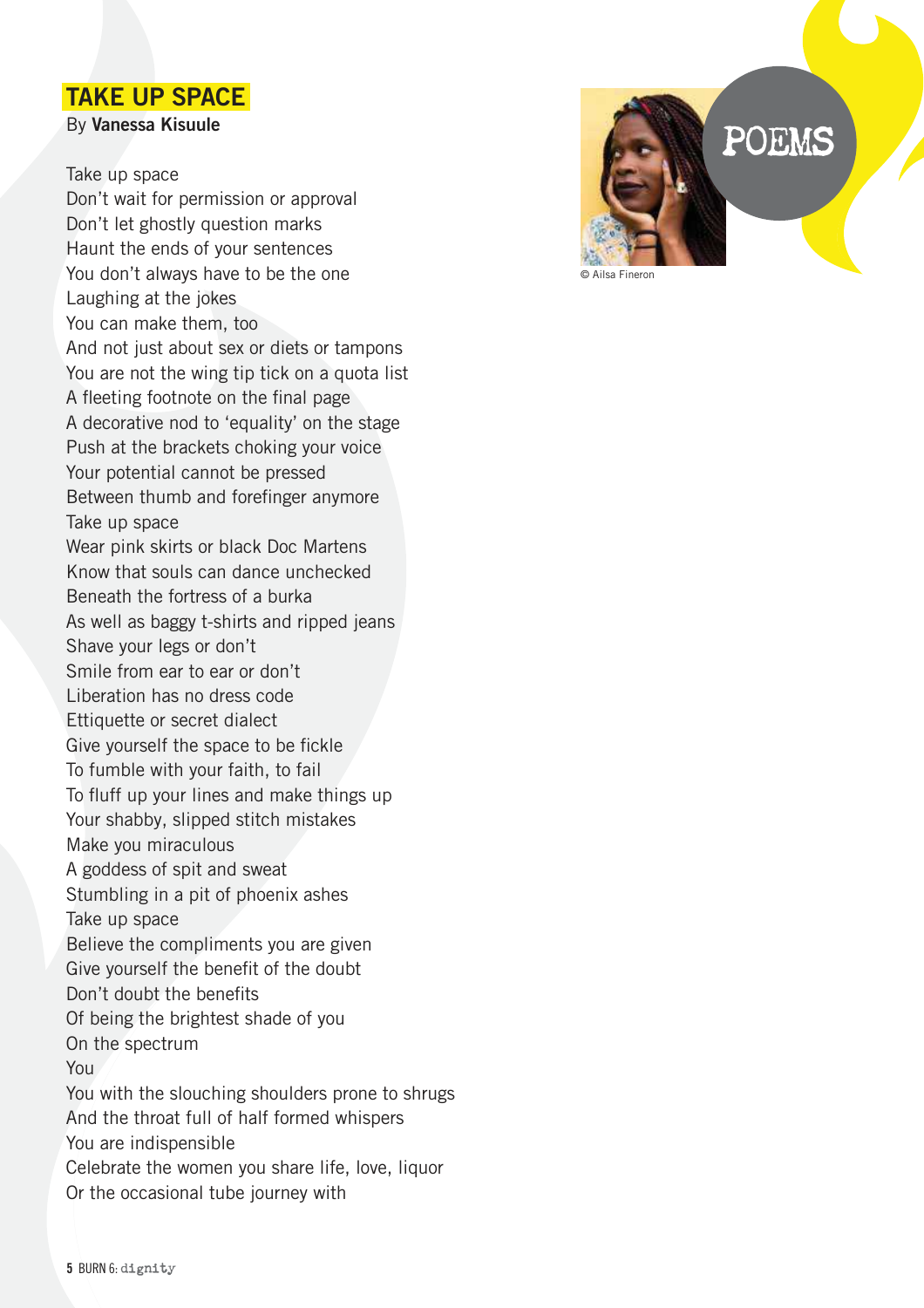Exchange small smiles like a secret handshake We are walking pillars of defiance In every exhale of breath And assured step of foot towards threshold Run your tongue along the swords Of the women who fought before us Wear the legacy like a pair of box fresh trainers Lean in close Rest your head on each other's shoulders The journey has been long But now you can Take up space In any way you choose Maybe you will knock patiently at the door Or flex your knuckles Before karate kicking it down It does not matter As long as you know that you Don't belong outside In the chill of indifference and fear Don't wear your body As if this sacred package of skin And nerves and blood rush restlesssnes Were an accident, a graceless misstep of fate or fortune When you hold yourself with joy and purpose No misguided man can ever Make a wounded elegy of your flesh Step into the room When asked for your name Pronounce it with all the music You can squeeze from its syllables Don't shrink yourself Like a slither of self loathing soap When you walk down the street Don't cower in anticipation of cat calls and stares It is they who should skulk And slouch and shrivel in shame Not you You go ahead And take up some more space Laugh for longer and louder Than what's deemed appropriate Let your cackles rise up into the sky Like a chorus of homesick angels When your favourite song comes on Don't be fearful of an empty dance floor

## POEMS